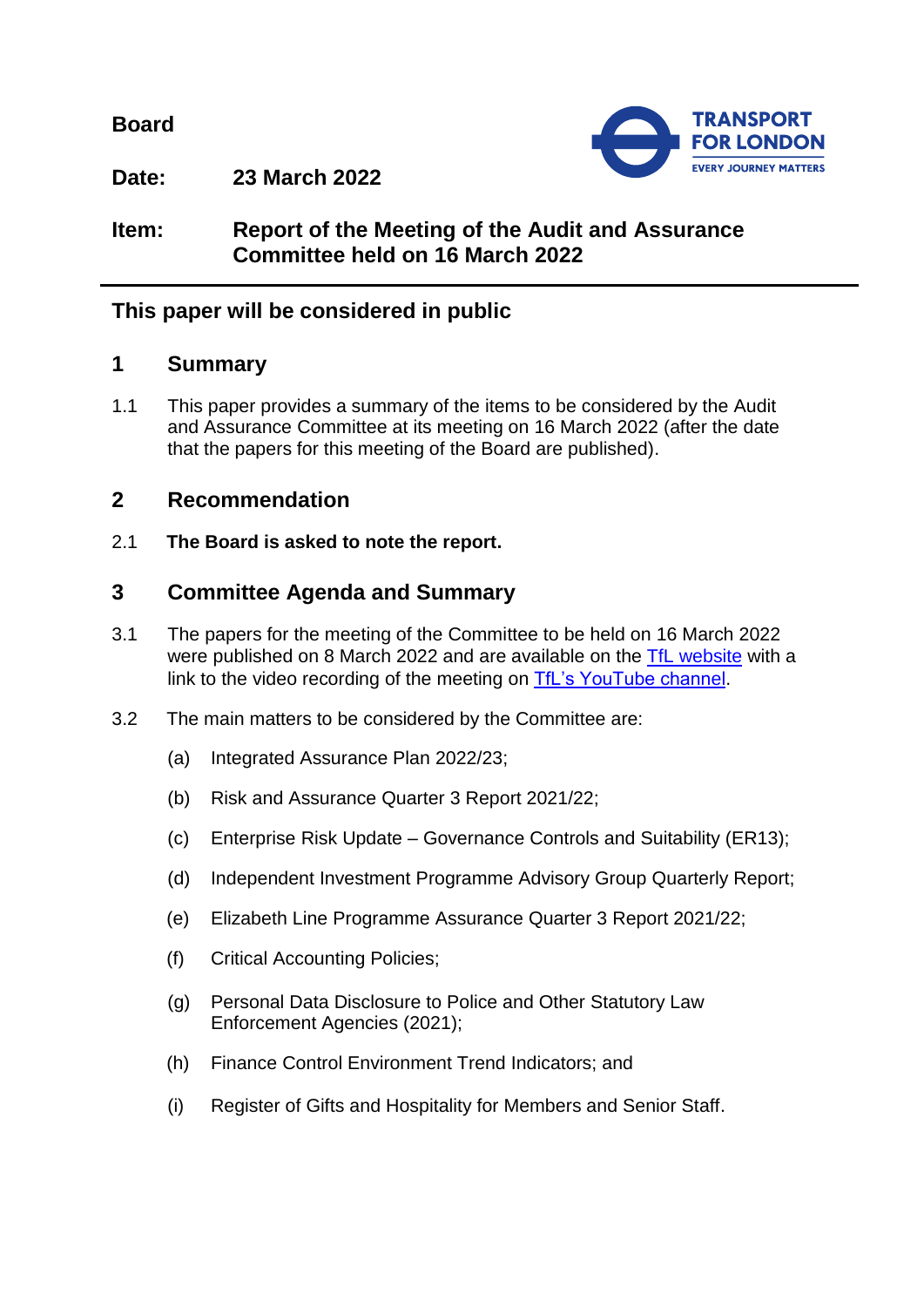3.3 A summary of the items to be considered and decisions to be taken is provided below. The more detailed minutes of the meeting will be published ahead of the meeting of the Committee on 6 June 2022

# **4 Issues To Be Discussed**

### **Integrated Assurance Plan 2022/23**

4.1 The Committee is asked to approve the 2022/23 Integrated Assurance Plan, which has moved away from the traditional annual plan to a rolling 18-month programme to allow for more flexibility and greater responsiveness.

# **Risk and Assurance Quarter 3 Report 2021/22**

4.2 The Committee is asked to note the report setting out the work completed by the Risk and Assurance Directorate during Quarter 3, 2021/22, work in progress and planned to start, and other information relating to the work of the Directorate's activities.

# **Enterprise Risk Update – Governance Controls and Suitability (ER13)**

4.3 The Committee is asked to note the annual update on Enterprise Risk 13 – Governance controls and suitability (ER13).

# **Independent Investment Programme Advisory Group Quarterly Report**

4.4 The Committee is asked to note the quarterly report and the management response.

### **Elizabeth Line Programme Assurance Quarter 3 2021/22**

4.5 The Committee is asked to note the overview of programme assurance activity in relation to the Elizabeth line during Quarter 3, 2021/22.

### **Critical Accounting Policies**

4.6 The Committee is asked to note the update on the Group's critical accounting policies to be applied in deriving the form and content of TfL's Statement of Accounts for the year ending 31 March 2022.

### **Personal Data Disclosure to Police and Other Statutory Law Enforcement Agencies (2021)**

4.7 The Committee is asked to note the annual update on the disclosure of personal data to the police and other Statutory Law Enforcement Agencies in 2021 for the prevention and detection of crime in London.

### **Finance Control Environment Trend Indicators**

4.8 The Committee is asked to note the report on Quarter 3, 2021/22 Financial Control Environment Trend Indicators for Finance, Business Services and Procurement.